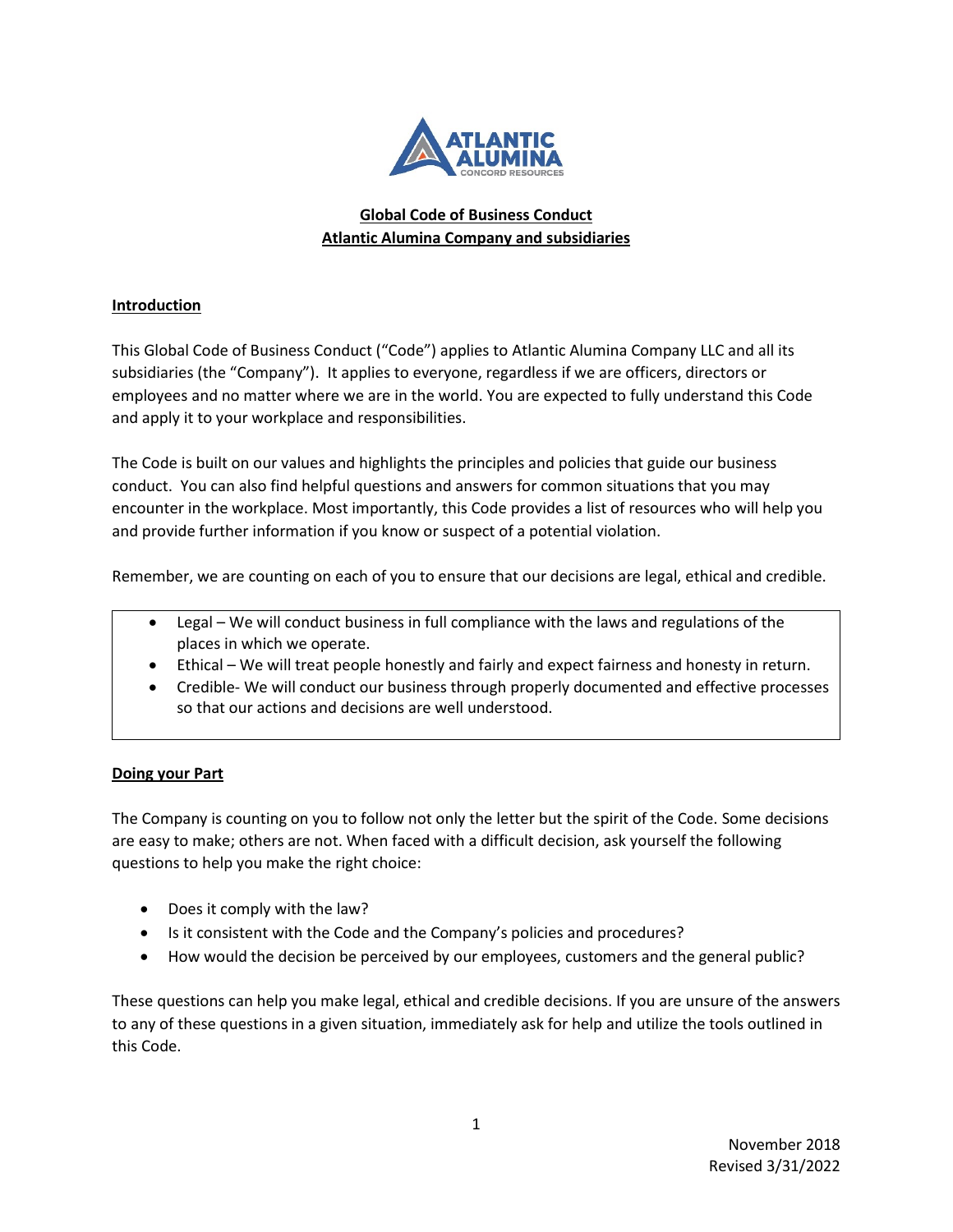### **Leading with Integrity**

If you are an officer, manager or supervisor, you have a special responsibility. We expect you to exhibit a high standard of behavior and set an example for other employees. You should:

- report instances of noncompliance with the law, the Company's policies or Code;
- demonstrate in words and deeds your commitment to the Code and show others how to do the right thing;
- help those you supervise to understand and follow the Company's policies and expectations;
- create an open environment that invites engagement and truthful conversations without fear of retaliation; and
- make yourself approachable and available to all employees and support employees who ask questions or raise concerns.

### **Speaking Up**

If you are aware of any violation of the Code, the law or our ethical standards, you have a duty to report it as soon as possible to your supervisor, the local HR Department, the Corporate Human Resources Department or the Company Ethics Hotline. Often, a reliable and quick response is critical. Speak up. While you may be reluctant to "get involved," doing so demonstrates your shared commitment to maintaining the success and sustainability of our Company.

Any employee who, in good faith and with factual basis, seeks advice, raises a concern or reports misconduct is doing the right thing. The Company does not tolerate retaliation of any kind. If you believe you have been subjected to retaliation, you must promptly report this information to the Human Resources Department.

#### **Following the Law and Company Policies**

We are committed to following the highest ethical standards in carrying out our business activities. You should follow laws within the country in which you work as well as endeavor to follow those of all other countries in which you may travel for the business of the Company.

Our legal systems mandate certain minimums in terms of conduct and behavior and provides remedies and consequences for failing to adhere to these minimums, including civil and criminal penalties. At Atlantic Alumina Company and our subsidiaries, we want you not only to follow the law, but we want to exceed the legal minimums that govern our business. Understanding and following this Code helps us to accomplish this.

A violation of this Code, laws and regulations or any other policy or procedure of the Company can result in disciplinary action, up to and including termination of employment.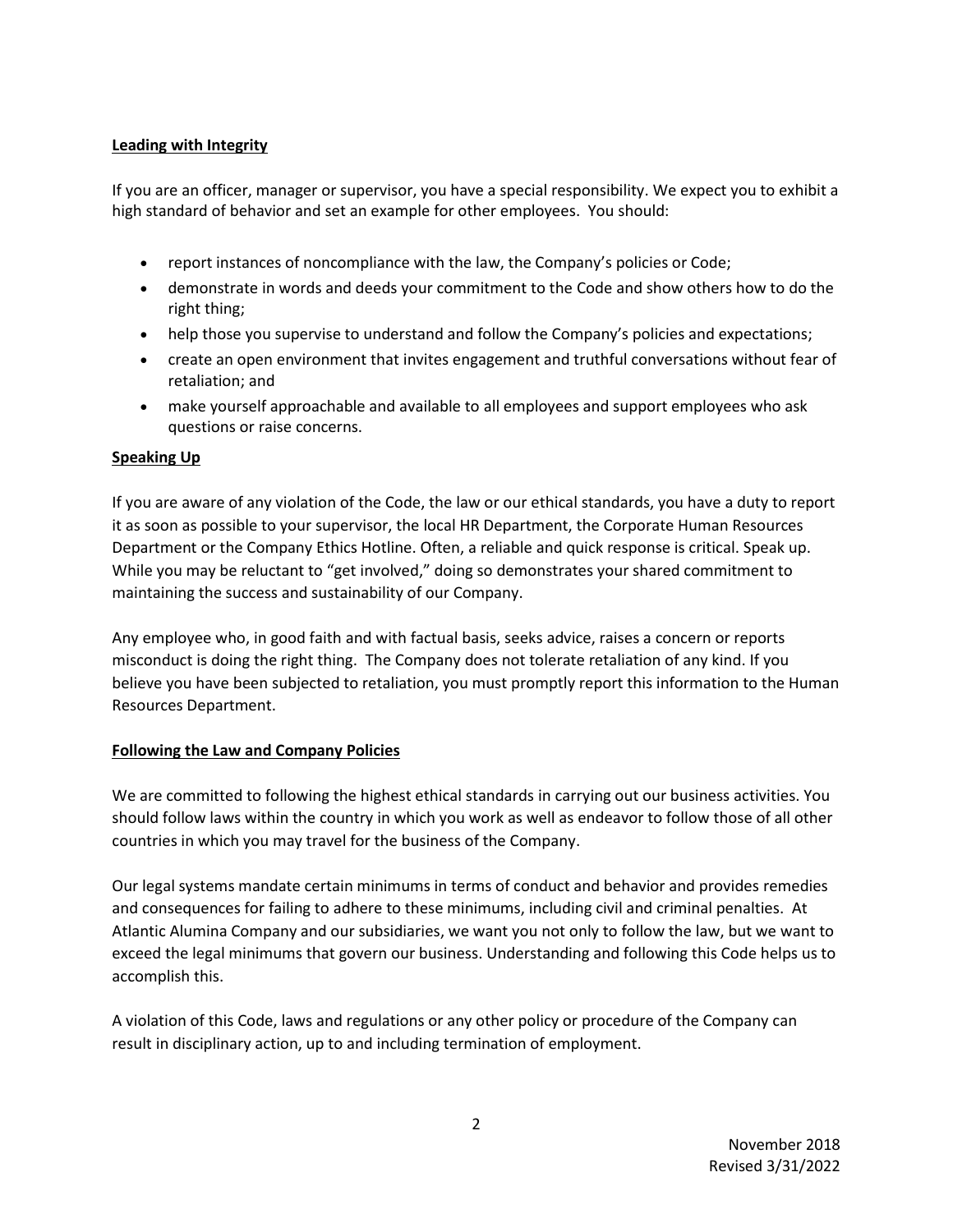#### *Toolbox*

- *All global and local policies – consult the Human Resources Department if you have questions or need access.*
- *When in doubt, contact a resource listed in this Code.*

### **Promoting Workplace Respect**

Employees are the Company's most valuable resource. Each of our employees brings diverse skills, experiences and backgrounds that enrich our Company.

Doing the right thing means that we treat each other in a fair and dignified manner at all times. We owe this obligation to each other.

Wherever we do business, we comply with wage and hour standards, safety guidelines, laws prohibiting discrimination and harassment and requirements of equal employment opportunity.

If you have any concerns about discrimination, harassment or unfair bias, please talk to your supervisor or the Human Resources Department. All reports will be investigated promptly and in a sensitive manner. Retaliation for reporting a concern in good faith and with reasonable factual basis is never tolerated.

Consult your local *Harassment Policy* for more information.

| Do:                                               | Don't:                                          |
|---------------------------------------------------|-------------------------------------------------|
| Recruit, hire, promote, compensate and provide    | Engage in any discriminatory conduct or         |
| other conditions of employment without regard     | harassment.                                     |
| to a protected status under the law.              |                                                 |
| Demonstrate and promote respect and               | Make inappropriate comments, send               |
| understanding in all interactions with employees. | unprofessional emails or participate in actions |
|                                                   | that encourage or create a hostile work         |
|                                                   | environment.                                    |
| If you witness harassment or other unfair         | Retaliate.                                      |
| treatment, report it immediately to your          |                                                 |
| supervisor or the Human Resources Department.     |                                                 |
| Respect the diversity of our workforce.           | Disrespect employees.                           |

## **Maintaining a Culture of Safety**

Safety is our number one priority. We are committed to working safely and this priority will never be compromised. We all have responsibility and accountability for protecting ourselves and our coworkers by performing our jobs in a safe and responsible manner. The Company maintains and strictly enforces detailed policies, procedures and systems to protect employees. We are committed to consistently upgrading and monitoring these mechanisms to strive for zero work-related illnesses and injuries each year. No matter where you work or what you do, safety comes first.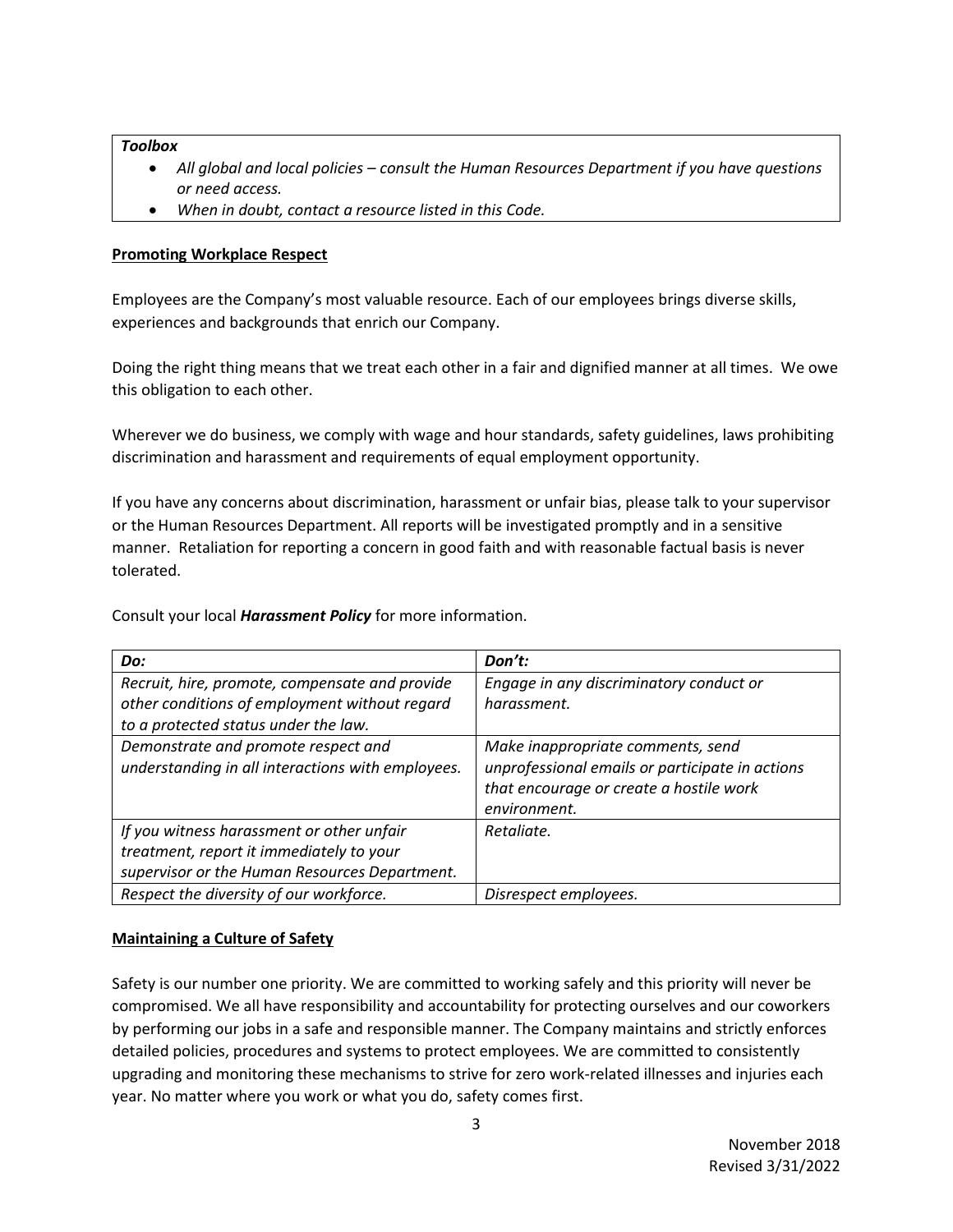If you have a safety concern, report it to site management immediately. You have a right to refuse to do work for which you have not been properly trained or that you reasonably perceive to be dangerous to your personal safety. Remember, safety is everyone's responsibility.

We must also be vigilant against violence, threats and intimidation. Never do anything or say anything that could cause someone to feel unsafe. Report any suspicious persons, presence of weapons or threats of violence.

*Q. I was just assigned a new job at the plant. I am not exactly sure how to start the equipment but I want to make a good impression and not bother my supervisor. I saw a worker on the previous shift start the machine in a different way than I was taught so I am confused. Should I ask for help or just get started?*

*A. Do not start the job until you know you can do it safely. Never put your safety or that of others at risk by operating a piece of machinery without being fully trained. Ask your supervisor before starting the machinery. Also, read the Job Safety Analysis for additional information. If you are ever unsure, ask for instruction. Operating machinery when you don't fully understand can put your safety at risk, endanger your coworkers and damage the Company's equipment.*

| Do:                                                                                                           | Don't:                                                               |
|---------------------------------------------------------------------------------------------------------------|----------------------------------------------------------------------|
| Provide a healthy, safe and secure environment<br>for everyone we employ and with whom we<br>contract.        | Take shortcuts to get the job done that may<br>impact safety.        |
| Comply with the Company's safety standards as<br>well as applicable laws and regulations governing<br>safety. | Dismiss or minimize a safety concern raised by an<br>employee.       |
| Think about your safety and the safety of others.                                                             | Ignore potential safety threats.                                     |
| Report all injuries and near misses.                                                                          | Retaliate against employees who report safety<br>issues or injuries. |
| In emergencies, follow all local emergency<br>procedures or contact the authorities.                          | Bring a weapon of any kind to work.                                  |

#### **Being a Steward of our Environment**

The Company is committed to operating in a way that respects and protects our environment wherever we do business. That commitment will not be undermined by taking shortcuts or ignoring environmental laws and regulations. We must work within the communities where our operations are located to address questions or concerns regarding our actions and any potential impact to the surrounding environment. All employees should act in a manner that is mindful of the environment, follow all policies and procedures and promptly report any concerns.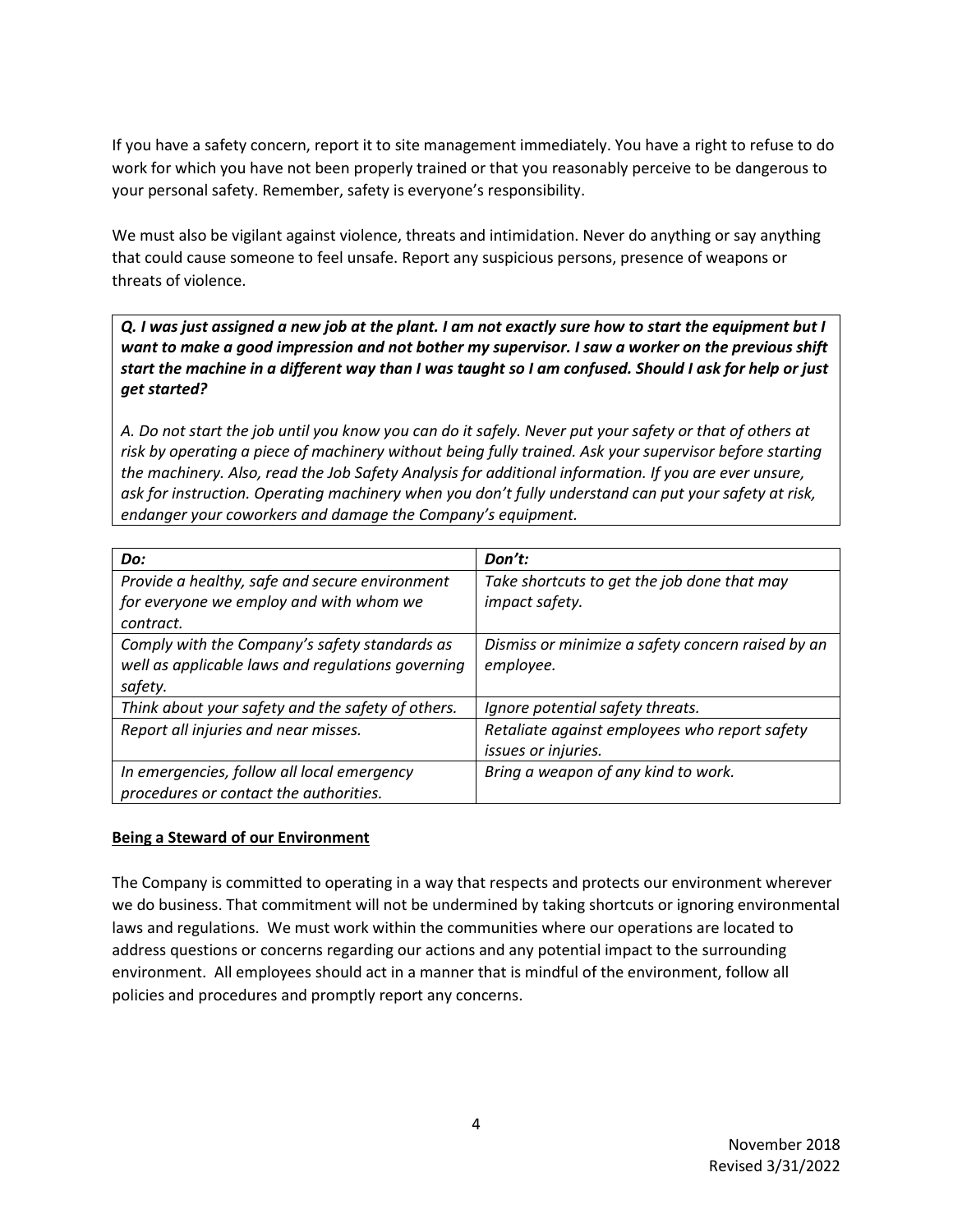| Do:                                              | Don't:                                             |
|--------------------------------------------------|----------------------------------------------------|
| Act as a steward of our environment, its natural | Ignore even a minor environmental problem such     |
| resources and the safety of one another.         | as a small leak or spill.                          |
| Always consider the environmental impact of our  | Skip steps in our procedures which could result in |
| actions contemplated in business plans and       | environmental harm.                                |
| projects.                                        |                                                    |

#### **Promoting a Substance-Free Workplace**

We do not operate under the influence of drugs or alcohol. The Company's drug/alcohol-free workplace policy extends to locations inside and outside of the United States and applies to employees, suppliers, customers and guests. Working under the influence, whether drug or alcohol related, poses a serious threat to safety, health and productivity.

Consult your local *Drug/Alcohol-Free Workplace Policy* for more information.

### **Ensuring Financial Integrity**

The Company is committed to having the highest level of integrity in its financial reporting and accounting operations.

Our customers, suppliers, business partners, lending sources, regulatory authorities, and fellow employees trust us to report transactions and events in a clear, concise, truthful, timely, and accurate manner. Every record and accounting entry must be accurate and may not hide or disguise the true nature of any transaction. Anything less than this standard threatens the value of our Company and can result in significant penalties for the Company and any individual involved.

Our financial records must conform to both generally accepted accounting practices and our own internal control standards. Everyone has a duty to make sure that all information entered, including but not limited to time sheets, expense reports, safety and quality reports are accurate. In order to maintain this integrity, you should communicate openly, honestly and in a timely manner with any request from our internal auditors.

You should also preserve documents and records in accordance with our records retention policies. For more information regarding our records guidelines, reach out to your supervisor, the local Human Resources Department or the Corporate Human Resources Department. From time to time, you may be notified about documents relevant to a pending, threatened, or anticipated litigation, investigation, or audit. We each have an obligation to cooperate with internal and external inquiries conducted by auditors, attorneys, investigators, or government agencies. Never destroy, alter, or hide a document in anticipation of or in response to such a request, and do not destroy any document covered by a request without the express authorization of the Company.

Please consult your local *Records Retention Policy* for more information.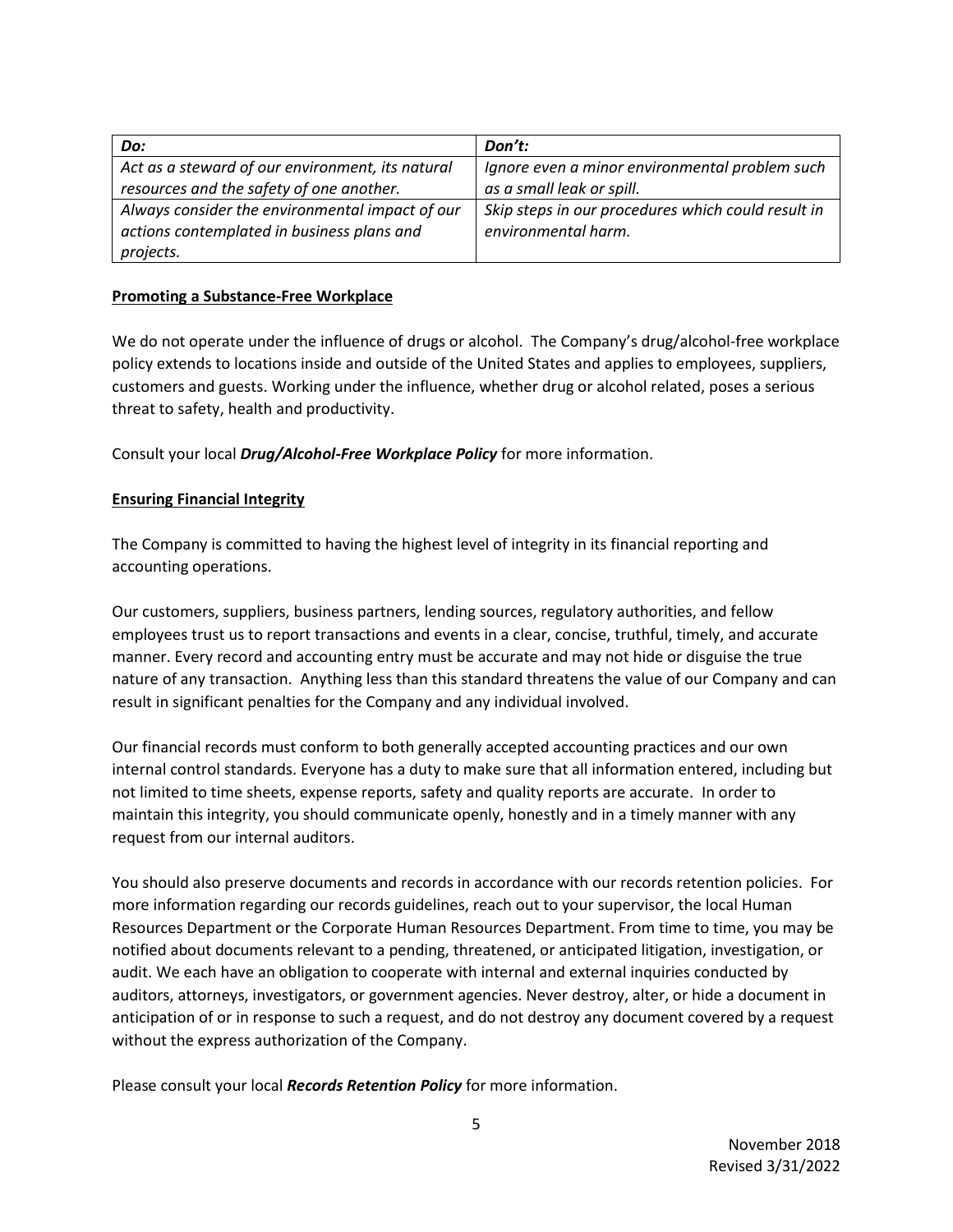*Q: A friend of mine in the Sales Department told me his Sales Manager was asked by a customer to delay the completion of a sale until it arrived at the customer's dock, even though I know we recognize the sale as complete when the materials are handed over to the trucking company at our dock. Is it okay to make an exception and let it go?*

A: No. Any material change in a term of delivery could affect how the sale and the related income are reported and documented. You should seek guidance before altering any paperwork relating to this request.

*Q: Linda's department is understaffed at the moment. Her manager says that it won't last long, but in the meantime, everyone needs to work extra hours. He tells Linda and others not to record the time on her timesheet but he will make it up to them later by giving them some time off in the next few weeks. What should Linda do?*

A: Linda must accurately record all of the hours she works. Working "off the clock" or without properly recording hours can have serious, legal consequences. Her manager's request is not proper. Linda should report this request to the Human Resources Department or the Atalco Ethicspoint Line.

| Do:                                                                                                                                                         | Don't:                                                                                                                          |
|-------------------------------------------------------------------------------------------------------------------------------------------------------------|---------------------------------------------------------------------------------------------------------------------------------|
| Follow prescribed accounting principles and<br>disclosure standards to report financial and other<br>information accurately, timely and completely.         | Artificially delay or accelerate revenue or<br>expenses by manipulating or rationalizing the<br>facts of any transaction        |
| Adhere to the appropriate internal controls and<br>processes in place to ensure that financial and<br>other disclosures comply with law and<br>regulations. | Mischaracterize revenue or expenses to help<br>achieve a certain financial result.                                              |
| Make sure each transaction is appropriately<br>documented and report circumstances that<br>indicate financial controls are not working<br>properly.         | Vary from consistently applied and properly<br>approved accounting and reporting standards<br>and procedures without authority. |

#### **Protecting the Company's Information and Assets**

Theft, carelessness and waste have a direct impact on the ultimate success of the Company. We must all take responsibility for the Company's assets, expenditures and information. Our physical assets include our supplies, equipment, facilities, vehicles and documents. We are expected to use these assets in a professional and ethical manner, for business purposes only, maintain them in a good condition and secure them properly to protect them from compromise, damage, or theft.

We all have a duty to avoid appropriating or diverting Company property, equipment and employee services for personal benefit. The unauthorized removal of material, equipment or supplies belonging to the Company is threated as theft. A very limited exception is allowed for employees who use personal protective equipment ("PPE") as part of their normal work responsibilities. If consistent with site rules, these employees are permitted to bring their required PPE home with them overnight, so long as they intend to return the equipment with them on the next work day. Please consult your site rules or your supervisor for more information.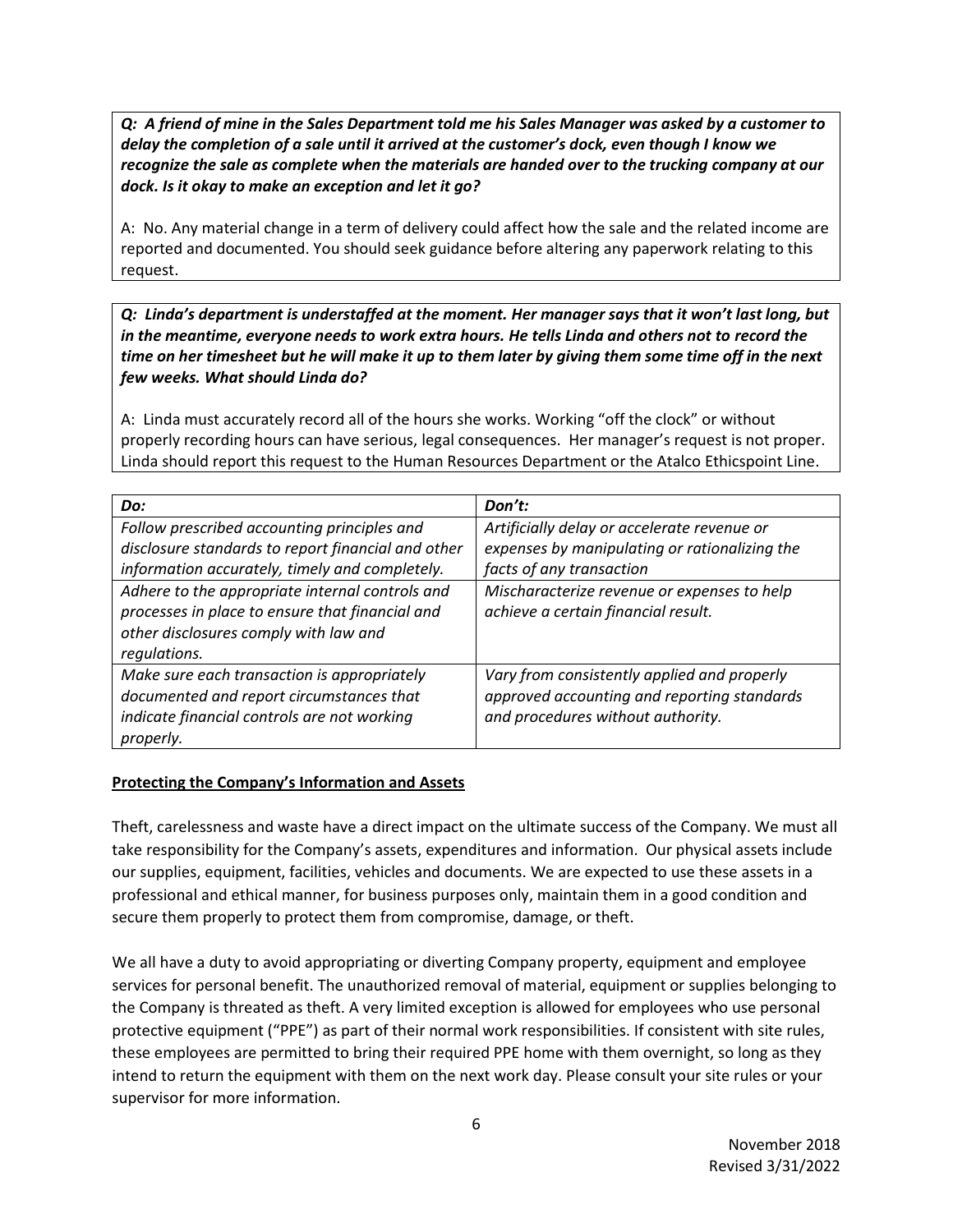The Company's confidential information and intellectual property are important assets. We have a duty to protect them. In the course of performing your job, you may become aware of confidential business information. This includes, but is not limited to, customer and employee personal information, trade secrets, financial information and computer files. You must recognize the sensitivity of this information and take steps to safeguard it. Improper disclosure or use of confidential business information can create serious financial, strategic and competitive problems for the Company and could lead to legal liabilities on a Company and individual level. If you are aware of any improper disclosure or use of such confidential information, please report it immediately to your supervisor, the local Human Resources Department or the Corporate Human Resources Department.

## *Q: My work involves having access to confidential information. I use a laptop computer when I travel for business. What precautionary measures should I take to safeguard confidential information?*

*A: You should keep your laptop secured at all times. Do not check it as baggage with an airline or leave it in any unsecured location. Please also be mindful of both conversations and work you may conduct in public places.*

### *Q: What if I lose my phone or computer?*

*A: Your phone and computer may contain sensitive or confidential Company information. Please notify the IT Department immediately.*

| Do:                                              | Don't:                                          |
|--------------------------------------------------|-------------------------------------------------|
| Restrict confidential business information and   | Carelessly dispose of documents containing      |
| intellectual property to those employees who     | confidential information.                       |
| "need to know."                                  |                                                 |
| Refrain from discussing confidential information | Entrust confidential business information to    |
| in public places or with family and friends.     | temporary employees without taking proper       |
|                                                  | precautions such as having the temporary        |
|                                                  | employee enter into a non-disclosure agreement. |
| Follow security procedures and be alert to       | Borrow or remove Company property from the      |
| situations that could lead to loss or misuse of  | Company's premises without permission.          |
| assets.                                          |                                                 |
| Promptly respond to questions or concerns raised | Access employee personal information for non-   |
| by employees about their personal information    | business purposes.                              |

## **Responding to Inquiries from the Media, Government and Third Parties**

The Company is committed to providing full, fair, accurate, timely and understandable information in its public communications and filings. Only authorized officers of the Company are permitted to respond to inquiries from the media, financial community, government, investigative agencies and others. If you are contacted by the media, a government agency or any third party requesting information about the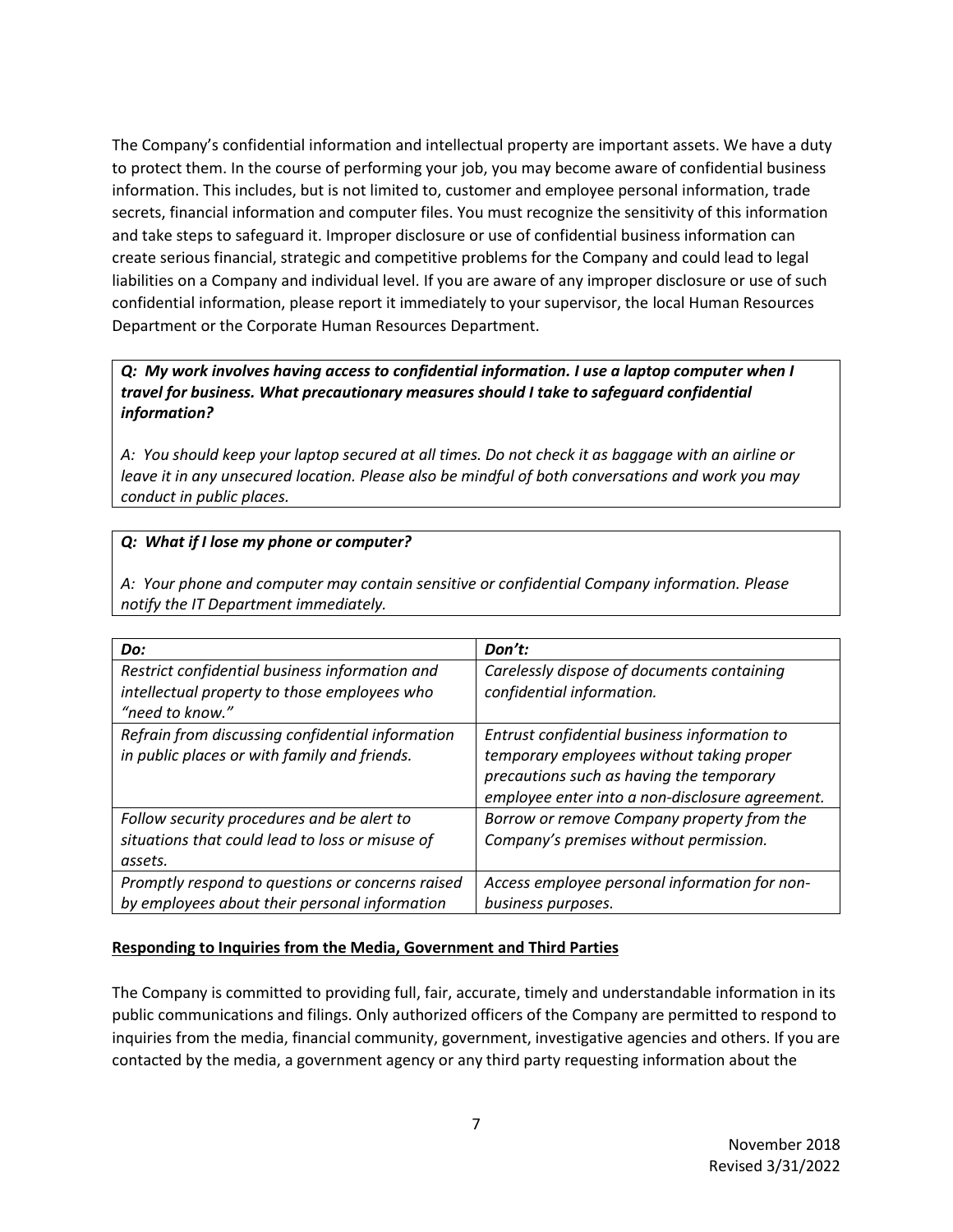Company, please advise your supervisor immediately. All such requests should be properly vetted by senior management.

### **Utilizing Social Media**

Most of us use social media, whether it be at work, at home or on the go. The Company may also use social media from time to time to communicate with potential employees, business partners and customers. Social media, if not managed carefully, can put the Company at risk. We expect you to use your personal social media accounts in a responsible way that does not reveal confidential Company information, expose the Company to reputational risk or legal liability or otherwise harm the Company or others. Never represent or speak on behalf of the Company in your personal social media accounts. Only authorized employees may post on the Company's behalf, after ensuring such activity is legal and properly approved. All Company posts must be responsible and respectful of others.

### **Using our Computer Systems Professionally and Ethically**

We are all responsible for helping to ensure that the Company's computer systems and other technical resources are used appropriately. Computers and cell phones provided by the Company are to be used to conduct Company business. They should be viewed as business tools. Occasional and incidental personal use is contemplated and allowed as long as the Company's standards for acceptable behavior are not violated.

The Company reserves the right to monitor the use of its equipment by its employees, including accessing content, subject to any applicable local policies and laws.

## **Avoiding Conflicts of Interest**

As a Company employee, you are expected to perform your duties for the benefit of the Company. A conflict of interest occurs when one's personal interests interfere with his or her ability to make unbiased decisions on behalf of the Company. You should base your actions, while performing your job, on sound business judgement and not personal gain. All employees must avoid any situation that creates or even appears to create a conflict between your personal interests and those of the Company. If you are ever in doubt whether a situation presents a potential conflict of interest, speak up right away. Talk to your supervisor, the local Human Resources Department or the Corporate Human Resources Department. Remember that having a conflict of interest is not always a violation of the Code, but failing to disclose the situation might be.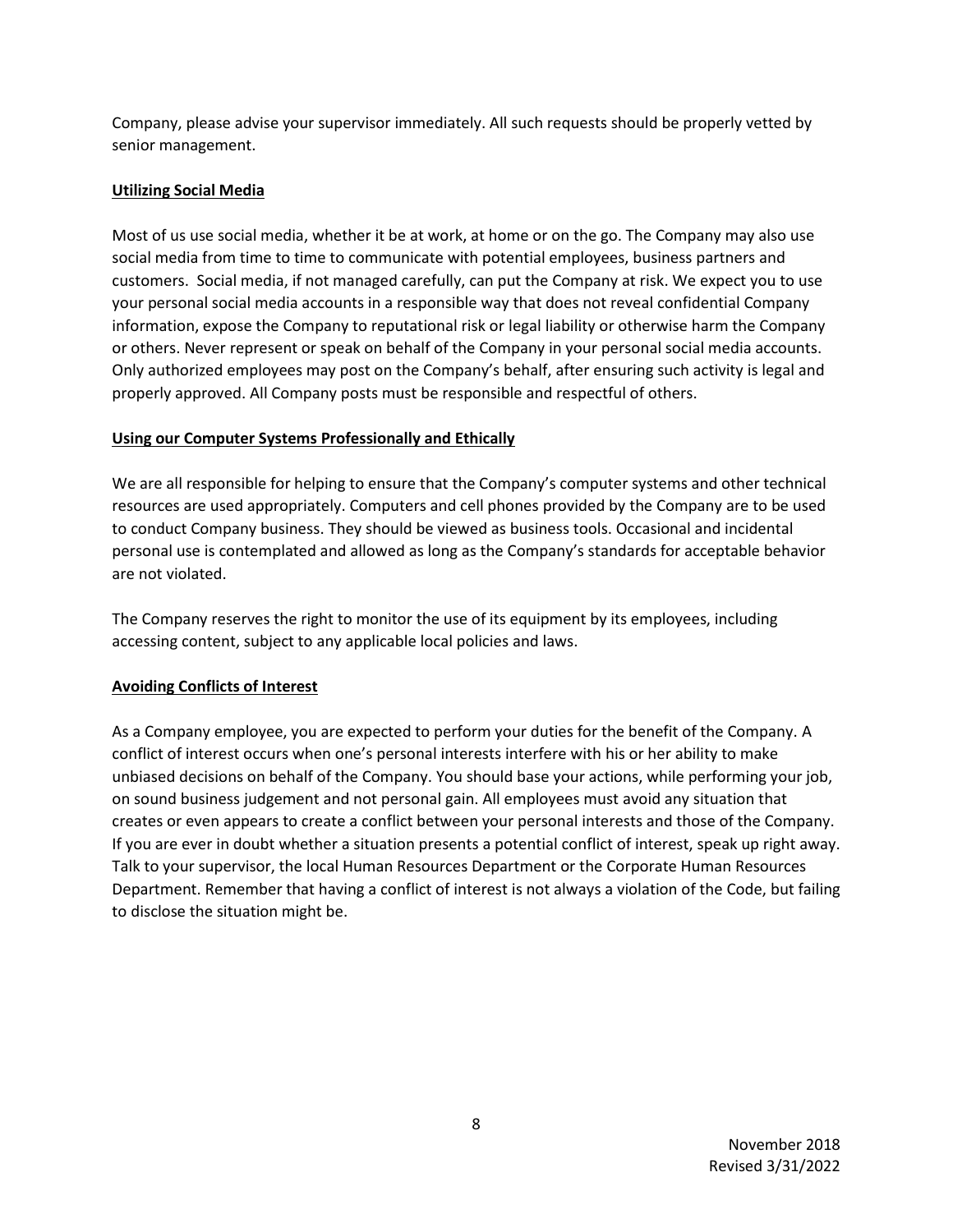*Q: My brother-in-law runs a successful furnished apartment locator business and I can arrange special rates for the Company that are lower than any competitor. No one at the Company knows that my brother-in-law owns the business. The Company needs the service anyway. Can I go ahead and use this service?*

*A: You cannot move ahead with obtaining the service without full disclosure of your relationship to the Company. However superior or cheap this service might be, if it would appear as if you had allowed your relationship with him to sway your judgment, avoid the situation. Declare your relationship, remove yourself from the decision-making process and allow him to tender a bid in the normal course. If his service is as good as you believe, he may likely be awarded the business on his merits.*

## **Giving and Receiving Gifts and Entertainment**

The providing or exchanging of gifts and other things of value are common courtesies that can serve to enhance our business relationships with our customers, business partners, and suppliers. However, even small gifts and favors can become a problem if they compromise or appear to compromise independent judgment. For this reason, receiving and giving gifts as well as being entertained must be limited so that an employee's judgment is not impaired. Accepting or giving things of value is subject to restrictions relating to monetary value, how often you may give to or receive something from an individual, and other factors.

A gift can only be given or received if it is a part of a pattern of standard commercial courtesy and if it would not tend to place a reasonable person's judgment in jeopardy. Gifts of any amount may never be solicited. A gift of cash or securities may never be accepted.

Entertainment may be appropriate if it is consistent with customary business practices, is not excessive in value, does not create the appearance of impropriety and would not embarrass the Company or the employee if publicly disclosed. Business lunches and attending routine social events, if not extravagant, with a customer or vendor are examples of acceptable business practices.

You may not accept payment for, or gift of, free transportation, lodging or other travel expenses unless you are traveling as part of a group hosted by a customer, vendor or consultant or their representatives, the trip is business‐related and not excessive or lavish, and the gift or payment is accurately reported and approved in advance by your supervisor. All such travel and lodging must be permitted under all applicable laws, not given to improperly influence your sound business judgment and must be consistent with both the Company and giver's policies. If the outside party reimburses you for transportation, lodging or other expenses that was paid by the Company, the reimbursement payment should be given to the Company.

## *Decision Checklist:*

- Is there a legitimate reason for the gift or entertainment?
- Does it help to improve business or the relationship?
- Would you be authorized to reciprocate in kind to the gift giver or party providing the entertainment?
- Does it compromise your ability to act in the best interests of the Company?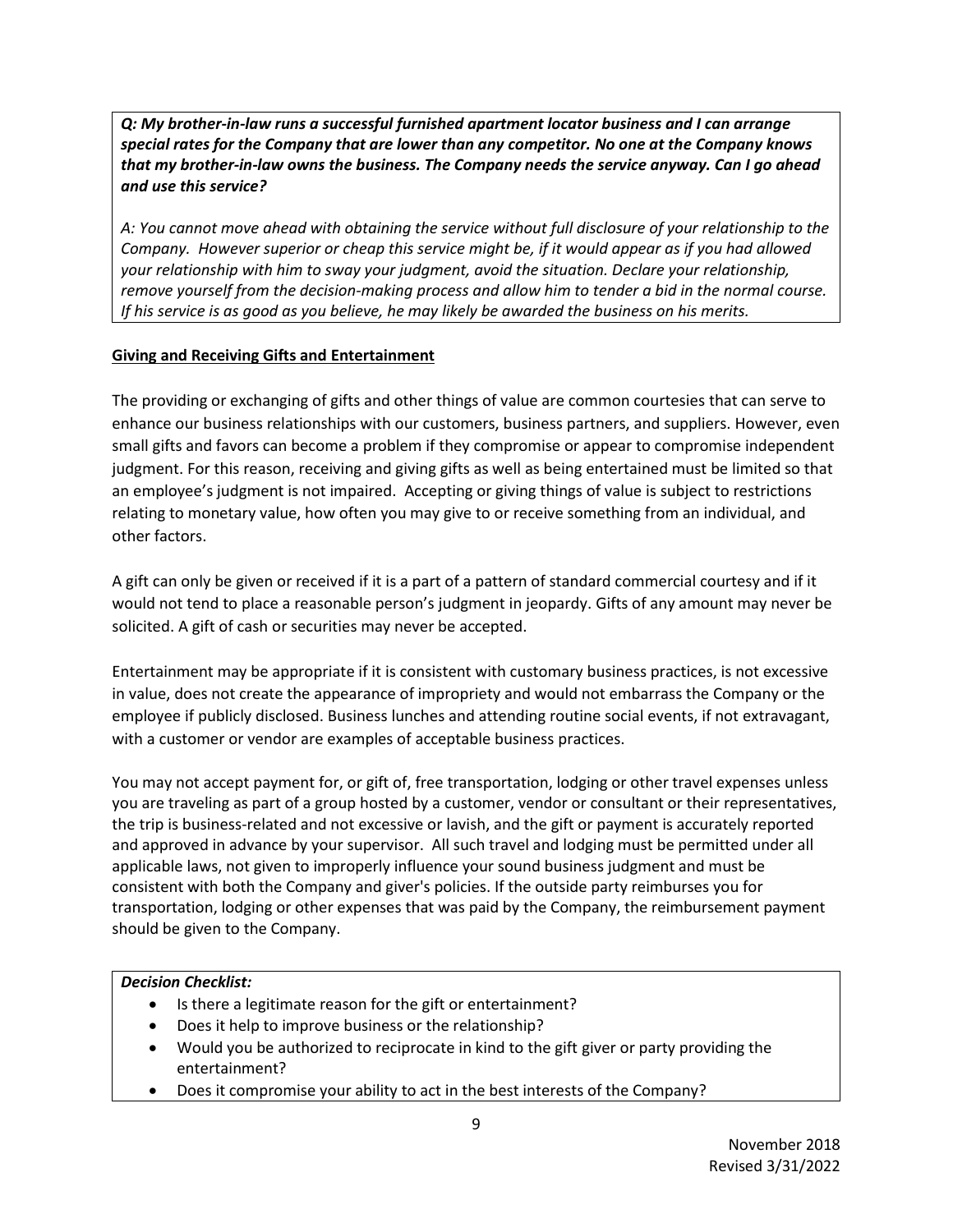You should note that the **rules surrounding gifts to or entertainment of government officials are much stricter than those relating to non-government entities**. Please refer to the *Anti-Corruption Policy* and the "Transacting International Business" section of the Code for more information.

### **Engaging in Outside Activities**

You may not engage in a "free‐lance" or "moonlighting" activity unless authorized, in writing, by a Company officer that will:

- materially encroach on the time or attention you should devote to your duties;
- adversely affect the quality of your work performed;
- compete with the Company's activities;
- imply sponsorship or support by the Company of the outside employment or organization; or
- adversely affect the good name of the Company.

You may not use Company time, facilities, resources, or supplies for such work.

Unless approved in advance by the Legal Department, you may not directly or indirectly have a financial interest (whether as an investor, lender, employee or other service provider) in a competitor, or in a customer or supplier of the Company. The ownership of a significant amount of stock or other securities in a publicly traded company that is a competitor, customer or supplier is also prohibited.

### **Engaging in Political and Charitable Activities**

The Company supports the personal participation of employees in the political process and respects their right to privacy in their personal political activities. Employees may choose to become involved in political activities provided they undertake these activities on their own behalf and not on behalf of the Company, and on their own time and at their own expense. The Company will not, under any circumstances, reimburse a political contribution through an expense reimbursement or other form of compensation.

The Company also encourages employees to be involved in community and civic affairs. Any and all charitable contributions made by or on behalf of the Company must be pre-approved by the site VP/General Manager. This includes monetary gifts, donations, sponsorships, membership dues or any in kind gift made to a charity or to a qualified non-charitable civic or community organization. You may never make any unauthorized contributions or payments of any kind to any public or government official on behalf of the Company.

## **Fairly Competing – Abiding by Antitrust Laws**

Competition laws, known as antitrust laws in the U.S., aim to preserve fair, honest and vigorous competition. The Company supports this goal. These laws are complex and are not always obvious in their application. Under these laws, the Company is prohibited from entering into conspiracies and agreements that restrict competition between competitors (including, for instance, sharing competitively sensitive information), improper attempts to monopolize markets or control prices, and certain unfair business practices.

While the laws are very broad and complex, and how they may apply can depend on specific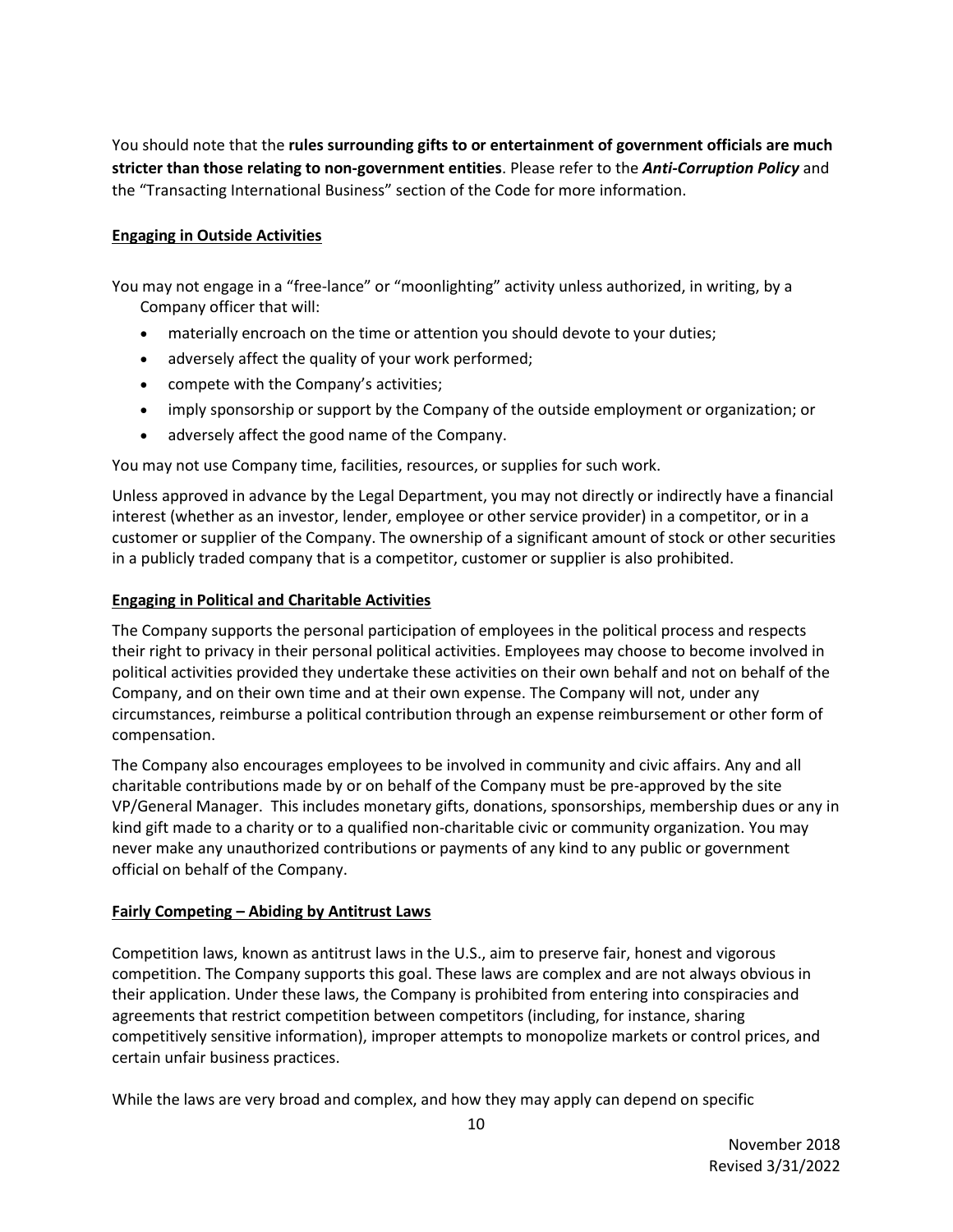facts and circumstances, you should:

- Know your responsibilities under the laws and report possible violations;
- Never make formal or informal agreements with competitors on sensitive topics such as prices, margins, business plans, trade programs, discounts and production capacity;
- Treat competing customers fairly when offering prices, trade programs and resale assistance.

Please do not hesitate to speak to your supervisor or the Corporate Human Resources Department if you have any questions about business activities that involve competitors. Violations can result in costly damage to the Company's reputation, as well as criminal and civil fines for the Company and even employees.

*Q: I recently attended a trade association meeting of suppliers to the aluminum industry. A group of the Company's competitors happened to get together and started discussing the state of the market, the need to improve margins and the need to manage excess capacity. They tried to involve me in this discussion. What should I do?*

*A: You should not engage in the discussion. You should clearly articulate to the other parties that you cannot engage in any discussion that could be viewed as anti-competitive. You should then exit and remove yourself from the discussion. You should also disclose the situation to your supervisor.*

### **Conducting International Business**

The Company does not tolerate corruption in any of our business dealings. Giving, offering or taking a bribe or kickback is strictly prohibited. Corruption can take many forms. It can involve government officials, but it can also involve employees of our business partners. Corruption includes bribes and kickbacks of anything of value—such as money and gifts, as well as meals, entertainment, travel, products, employment, donations or other contributions or favors—given to improperly influence a decision or gain an improper advantage.

All Company employees will comply with the letter and spirit of the Foreign Corrupt Practices Act ("FCPA") and other U.S. and international laws and regulations governing international business relationships and practices. Such laws should be followed even if it seems inconsistent with local practice in foreign countries or would place the Company at a competitive disadvantage.

Rebates and discounts that are part of an arm's length transaction are not subject to this rule so long as they are properly authorized within the Company and are legitimate business performance incentives.

See the Company's *Anti-Corruption Policy* for more information.